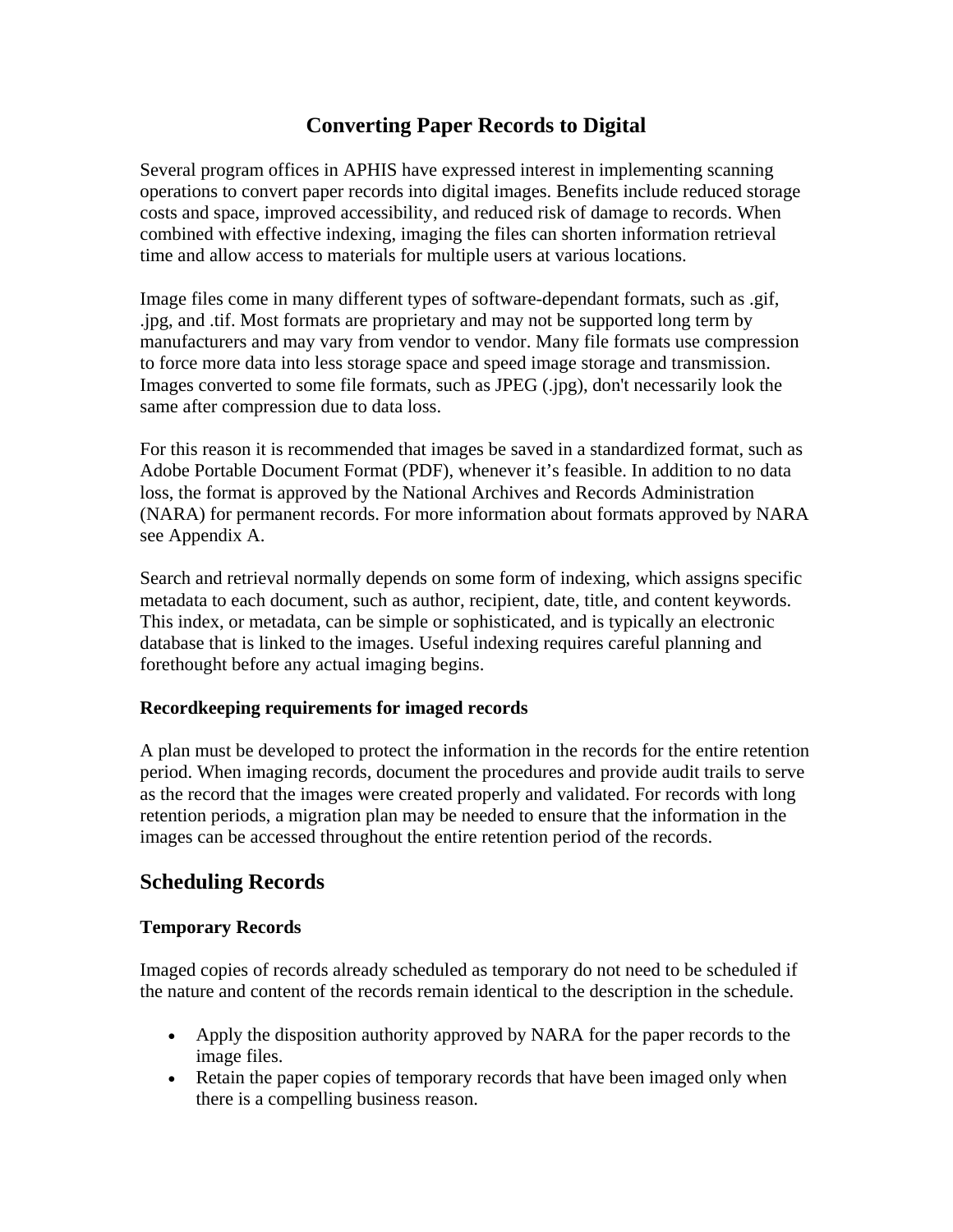Retention schedule items for temporary textual records must be added or revised whenever the nature or content of records changes.

- Reengineered work processes or other changes may result in creation of a different series of records.
- When the nature or content of a records series changes, both the paper and imaged copies of the records must be scheduled, even if all of the records are temporary.

## **Permanent Records**

When paper records that are scheduled as permanent are imaged, the imaged files must also be scheduled. The agency may not dispose of the paper copies until NARA has approved a new schedule for them. The schedule should provide the disposition of both the paper and imaged copies and specify which version is the recordkeeping copy. See appendix A for more information.

#### **Do indexes created for imaged records need to be scheduled?**

- Indexes and other finding aids for temporary records are disposable under [General](https://www.archives.gov/records-mgmt/grs.html) [Records Schedule 23, item 9,](https://www.archives.gov/records-mgmt/grs.html) unless the finding aid contains an abstract or other information that can be used independently of the related records.
- Indexes and finding aids for permanent records that have been imaged must be scheduled.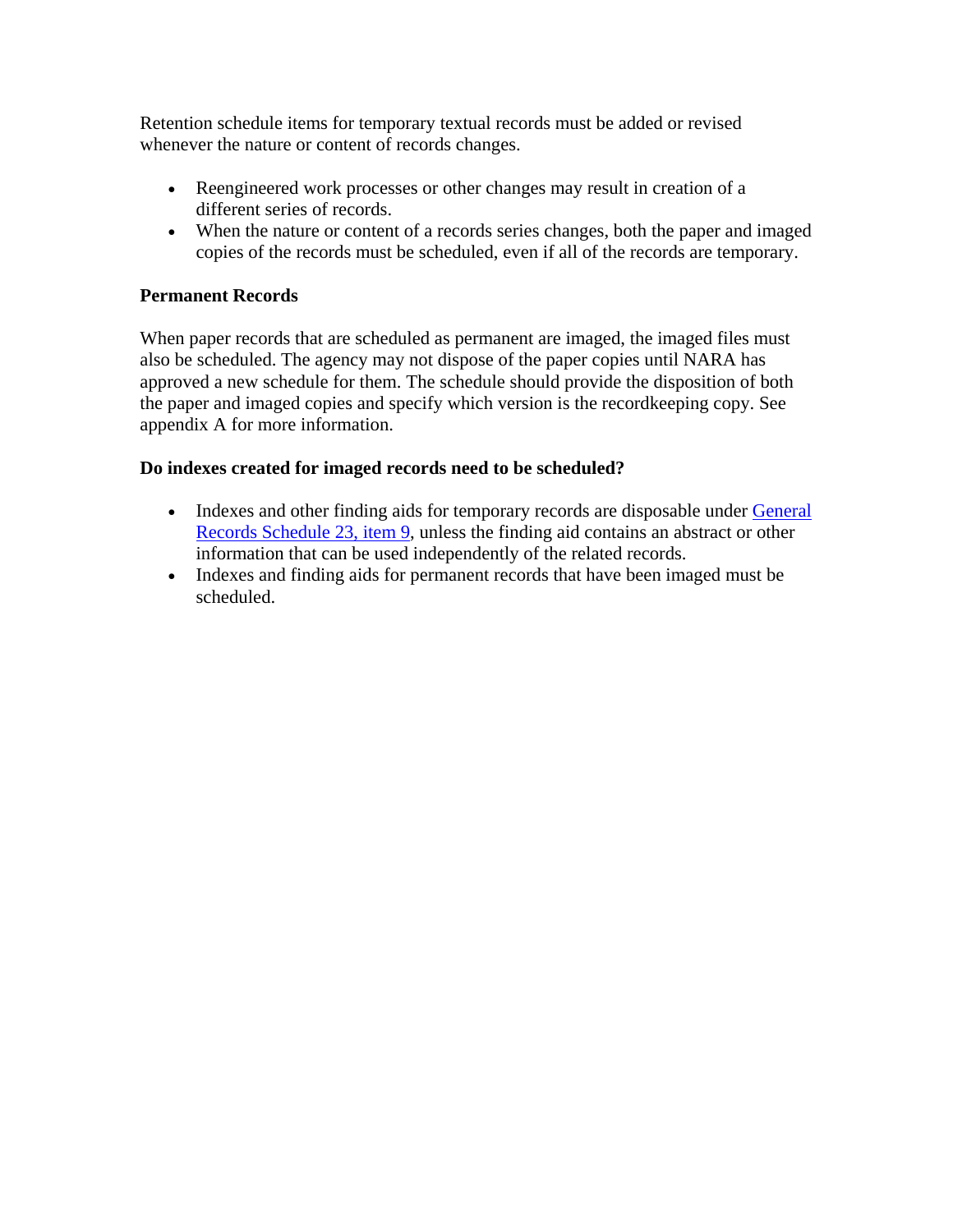# **Appendix A**

Expanding Acceptable Transfer Requirements: Transfer Instructions for Existing Permanent Electronic Records Scanned Images of Textual Records

# **1.0 PREFACE**

As part of the National Archives and Records Administration's (NARA) electronic government (e-gov) initiative, and in cooperation with other Federal agencies, NARA is issuing guidance to supplement current requirements in 36 CFR Part 1228.270 for transferring permanent electronic records to NARA. This guidance expands currently acceptable formats to enable the transfer of existing scanned images of textual records  $\frac{1}{2}$  $\frac{1}{2}$  $\frac{1}{2}$ to NARA. The guidance does not apply to "born digital" images or scanned images of primarily non-textual records (e.g., maps and photographs).

# **2.0 BACKGROUND**

Scanned images is a priority electronic records format identified by NARA and partner agencies as part of the Electronic Records Management (ERM) initiative, one of the twenty-four e-gov initiatives under the President's Management Agenda. A major goal of this initiative is to provide the tools for agencies to access electronic records for as long as required and to transfer permanent electronic records to NARA for preservation and future use by government and citizens. Scanned images is the second of three formats examined under this ERM e-gov initiative; the other priority formats include email with attachments and electronic records in Adobe's Portable Document Format (PDF).

The following sections provide transfer requirements specifically for existing scanned images that have been appraised or scheduled for permanent retention in electronic (i.e., scanned) form. These requirements address acceptable scanned image file formats, image quality specifications, transfer documentation, and related information on how to transfer these records to NARA. If an agency has existing permanent scanned images that do not meet the image quality specifications in this guidance, contact the NARA appraisal archivist (see section 6.0).

Additional information about the ERM e-gov initiative can be found on NARA's web site at: https://www.archives.gov/news/articles/archives-guides-agencies-on-managingelectronic-records

# **3.0 TRANSFER REQUIREMENTS FOR SCANNED IMAGES OF TEXTUAL RECORDS**

Effective upon promulgation of these requirements, NARA will accept transfers of scanned images that have been scheduled as permanent records on a SF 115, Request for Records Disposition Authority. To facilitate preservation processing and future access to these records, agencies must comply with the following minimum requirements.

## **3.1 Image File Format**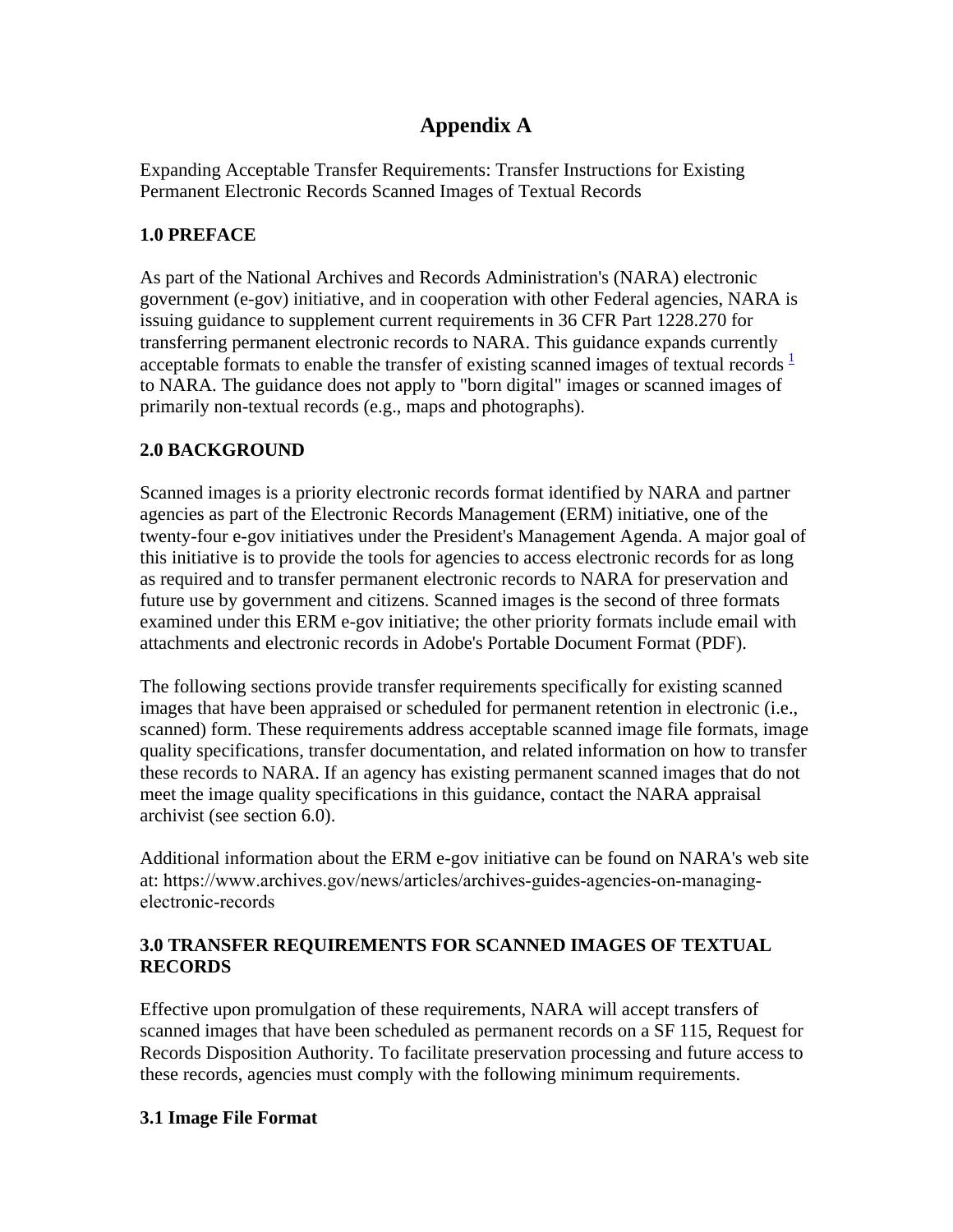3.1.1 NARA will accept scanned images in the following file formats:

3.1.1.1 **Tagged Image File Format (TIFF)**, in 'II' format,  $\frac{2}{7}$  $\frac{2}{7}$  $\frac{2}{7}$  versions 4.0 (April 1987), 5.0 (October 1988), and 6.0 (June 1992).

3.1.1.2 **Graphics Interchange Format (GIF)**,versions 87a (June 1987), and 89a (July 1990).

3.1.1.3 **Basic Image Interchange Format (BIIF)**, International Standards Organization (ISO) Standard 12087-5, Part 5 (December 1998).

3.1.1.4 **Portable Network Graphics (PNG)**, version 1.0 (October 1996).

3.1.2 NARA will periodically update this set of acceptable formats and versions.

3.1.3 NARA prefers uncompressed images; with prior consultation between NARA and the transferring agency, NARA may accept compressed images created using a lossless compression method (e.g., ITU Group 4, LZW) when it is impractical or technically impossible to transfer uncompressed files (e.g., due to limitations on bandwidth or storage media capacities). NARA will not accept images created using lossy compression techniques because the potential information loss that can result from compression can make such images unsuitable for archival preservation.

#### **3.2 Acceptable Image Quality Specifications**

Scanned images of textual records transferred to NARA must meet the following minimum requirements for scanning resolution and pixel (bit) depth to support archival preservation and continued use.

#### 3.2.1 *Bitonal (1-bit) scanned at 300-600 ppi*.

This is appropriate for documents that consist exclusively of clean printed type possessing high inherent contrast (e.g., laser printed or typeset on a white background). Scanning at 600 ppi is recommended.

#### 3.2.2 *Gray scale (8-bit) scanned at 300-400 ppi.*

This is appropriate for textual documents of poor legibility because of low inherent contrast, staining or fading (e.g., carbon copies, thermofax, or documents with handwritten annotations or other markings), or that contain halftone illustrations or photographs. Scanning at 400 ppi is recommended.

3.2.3 *Color (24-bit RGB [Red, Green, Blue]) scanned at 300-400 ppi.* Color mode (if technically available) is appropriate for text containing color information important to interpretation or content. Scanning at 400 ppi is recommended.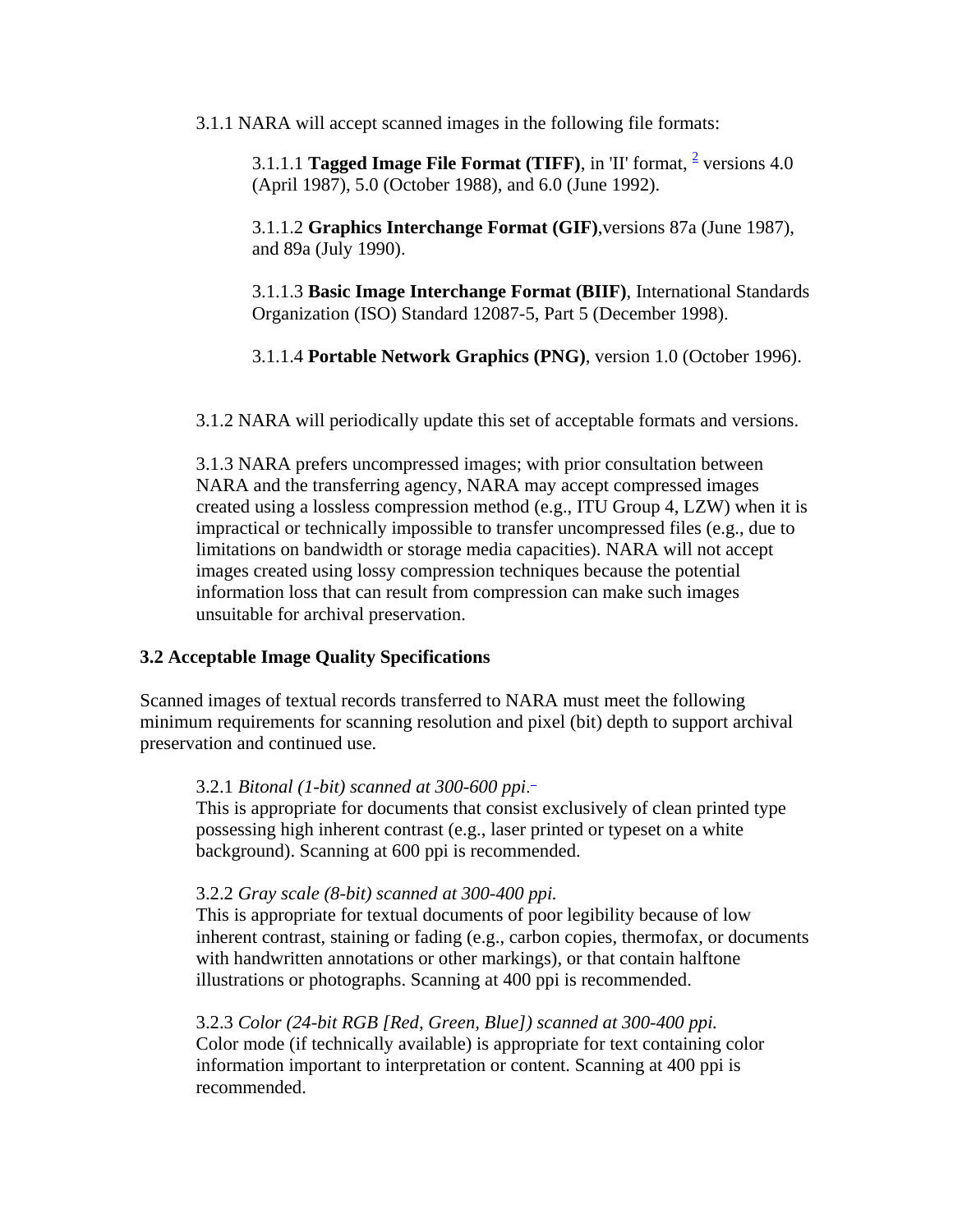#### **3.3 Transfer Documentation**

This guidance supplements transfer documentation requirements in 36 CFR 1228.270(e) to ensure that transfers of scanned images of textual records are clearly identified and described. Agencies must also submit a signed *Standard Form 258, Agreement to Transfer Records to the National Archives of the United States (SF 258)*, as required by 36 CFR 1228.272.

3.3.1 For each transfer, agencies must supply documentation that identifies:

 3.3.1.1 Imaging system and version(s) (i.e., application software and storage system)

3.3.1.2 Operating system and version(s)

3.3.1.3 Records Management Application (if applicable) and version(s)

3.3.1.4 Image file format(s) and version(s)

 3.3.1.5 Image quality specifications (i.e., resolution, pixel (bit) depth, compression technique)

3.3.1.6 Total number of documents in the transfer

3.3.1.7 Total number of images in the transfer

3.3.1.8 Arrangement of files on the transfer media

3.3.1.9 Structure of image header (if applicable)

3.3.2 In addition, agencies must supply the following:

3.3.2.1 Control information necessary to enable retrieval of each file, including whether the file is a single image or multiple images. Such information can be conveyed through metadata (e.g., a thumbnail index), captured for each document either in the image header or in accompanying documentation.

3.3.2.2 Finding aids, indexes, and other information used to retrieve the records also must be transferred to NARA to support future access to the records.

3.3.2.3 The Optical Character Recognition (OCR) versions of the images (i.e., additional files enabling full text searches linked to the appropriate scanned image), if available.

3.3.3 Agencies also must supply a description of the quality control inspection performed as part of the imaging process and a report on the results of the last inspection performed on the images and the date of that inspection.

3.3.4 For inspections conducted after the effective date of this guidance, agencies must use one of the quality sampling methods presented in ANSI/AIIM, *Sampling Procedures for Inspection by Attributes of Images in Electronic Image Management and Micrographic Systems (ANSI/AIIM TR34-1996)*.